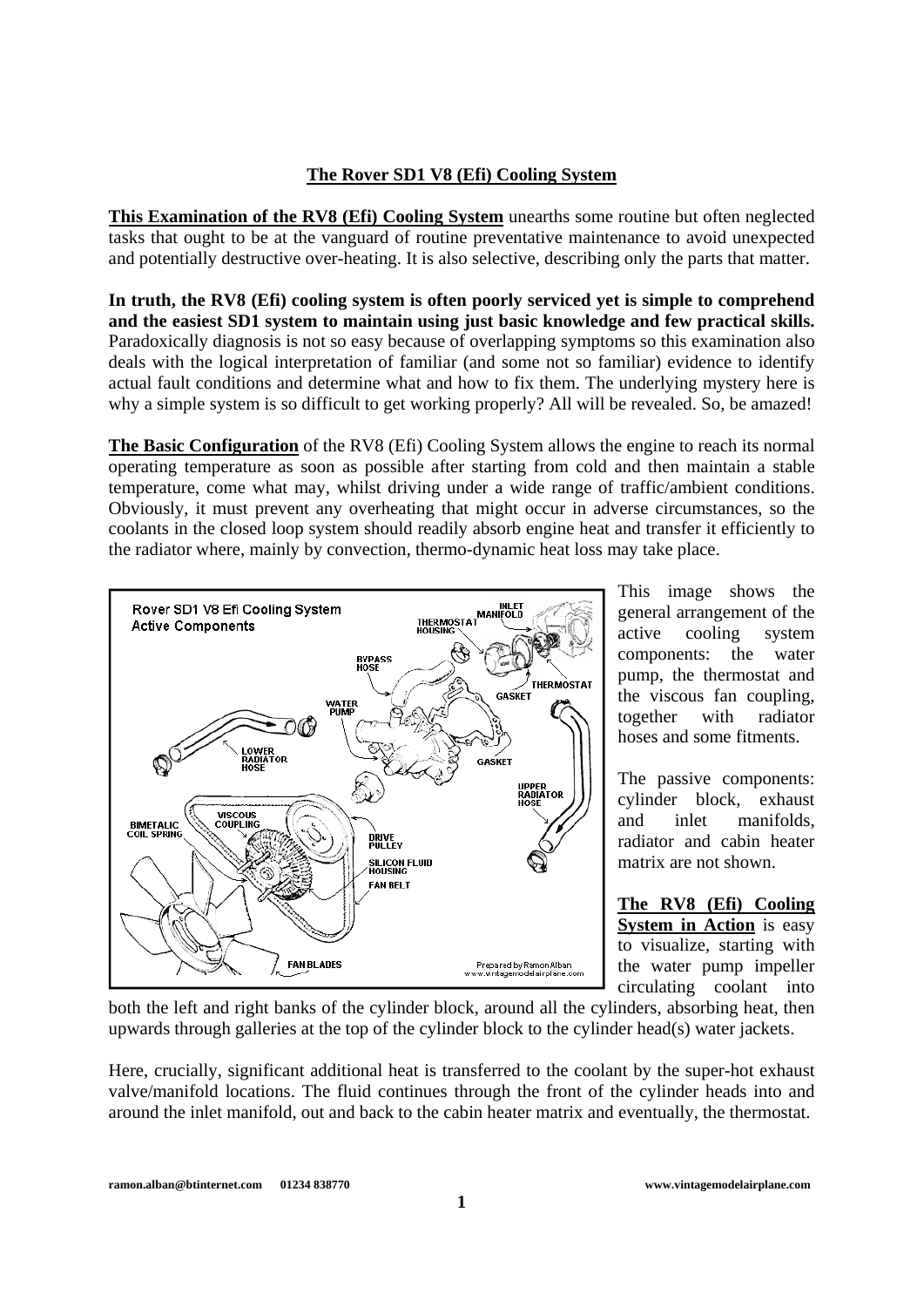The right hand (offside) cylinder head feeds coolant to the intake manifold and on to the inlet hose of the cabin heater matrix. The output from the heater matrix is routed back through the intake manifold and from there back to the water pump output. (For why, see below \*\*\*)

The coolant circuit described is effectively a primary closed loop system, not including the radiator. As heating continues, it soon reaches the thermostat minimum opening temperature which in turn, starts to release the confined liquid through the top hose to the radiator, across and down through the radiator tubes and out through the bottom hose to the water pump intake where the impeller blades continue to force it through the cooling system on a continuous cycle.

Before the thermostat opens however, coolant flows out through the bypass hose adjacent to the thermostat housing to the top of the water pump allowing for continuous circulation (not including the radiator) to prevent hot spots developing anywhere in the engine (\*\*\*). There is also a small, auxiliary circuit to/from the Efi plenum chamber air intake tunnel(s) heating block.

With the thermostat now opening, coolant starts to flow through the radiator giving up heat to the air flowing over the horizontal tubes and fins, created by either the rotating viscous fan unit and/or the ram air from the vehicle's forward motion. Some radiators have automatic transmission fluid flowing in a separate circuit also giving up heat to the coolant in the radiator.

The once heated, now cooler fluid goes on to the water pump and as the thermostat continues to open, it attains a maximum flow rate restricted variously by the radiator, cylinder block, cylinder heads, inlet manifold, heater matrix and thermostat orifice. The maximum volume of coolant being moved is thus a function of all these restrictions plus the basic capacity of the water pump.

Self-evidently, partial blockages or other unwanted restrictions in any of the mentioned elements of the cooling circuit, or the pump impeller blades being below par, will adversely affect the flow and therefore the volume of coolant being circulated with obvious undesirable consequences.

Heated coolant now begins to expand and pressurize the system up to a maximum determined by the pressure relief cap, which, for the RV8 (Efi), is typically rated at 15 psi. The expansion tank connected to the offside top of the radiator should be partially filled as per the owner's manual because, under pressure, air in the tank escapes first, but NOT the fluid. If a system is overfilled, by self-regulation, excess fluid dumps from the tank via the integral overflow tube and when the system subsequently cools the resulting vacuum draws back in exactly the right amount of air.

On the other hand, overheating expels coolant from a correctly filled system which cannot be recovered, requiring constant top-up. The worse the overheating the more serious the problem becomes. In relation to coolant expansion creating increased pressure in the system, the boiling point of water is raised (typically) 1.7°C for every 1 psi, so at 15 psi the boiling point will be 125°C. Addition of (say) ethylene/glycol antifreeze further raises the boiling point depending upon the mixture ratio. Typically for a 40% mix, the boiling point is raised to 135°C at 15 psi.

This is a very dangerous combination of pressure and temperature, much higher than the normal boiling point, and, if suddenly released, the coolant turns instantly to superheated steam capable of causing serious scalding injury. Great care must be exercised when testing a heated system.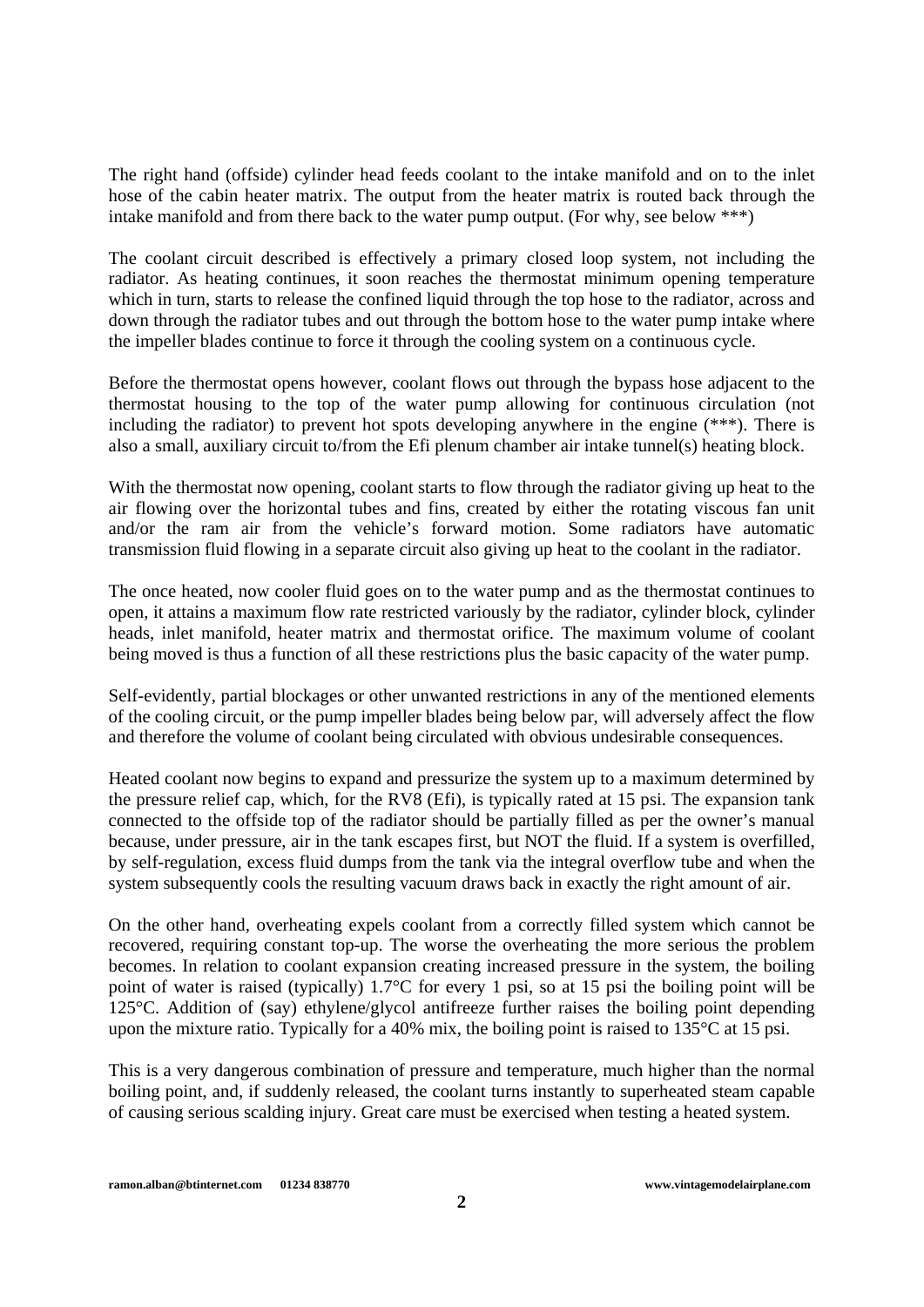**A Thoughtful Scientific Interlude** is called for here, hopefully easy to follow but with some repetition to emphasize the examination? It's important, so please keep reading! Step back to the point where coolant under pressure comes in contact with the very high metal temperatures in the exhaust valve area, by far the hottest place in the engine. Bubbles of steam try to form on uneven metal surfaces the same way bubbles form at the bottom of a pan of boiling water.

Mostly, these bubbles seem to want to hang around the bottom of the pan actually inhibiting efficient heat transfer by creating an insulating layer between metal and fluid. The bubbles themselves (steam) are less efficient heat absorbers than fluid, so their very existence would be detrimental to the heat transfer process. Ergo, no local bubbles of steam would be very desirable?

To demonstrate, gently stir a pan of *steadily* heated water and see bubbles on the base start to disappear. Stir a little faster and the bubbles actually cease. Yet, the amount of heat input to the bottom of the pan is unchanged, so if steam bubbles are not being formed, then it stands to reason the transfer of heat to the fluid must be more efficient. It takes 540 calories to change 1 gram of water at 100°C into steam. The same amount of energy will raise 540 grams of water by 1°C, so by preventing premature formation of steam, logic says the fluid will also heat up faster!

Science calls this process "nucleate boiling" and it's important to the situation inside an engine. If fluid flow is slowed for any reason, bubbles of steam try to develop more readily (sooner) at the hottest part of the engine, degrading heat transfer to the coolant. Once formed, larger and larger globs of steam would be carried down-stream where they eventually condense out in cooler liquid, but not before the extra pressure created by the now continuous local production of steam in a closed system, forces air *plus* liquid coolant from the expansion tank.

Cumulatively now, caused initially, remember, by slower coolant flow allowing bubbles to form in very hot places, the engine can start to overheat, more steam is generated, pressure increases, more coolant is lost and, over time, unless the situation is corrected, gross overheating causes collateral damage to engine cylinder heads/gaskets. Correction can only be addressed as follows:

- 1) Normal flow of fluid in the cooling system must be re-established so that initial generation of steam bubbles does not occur. This cannot be resolved with the vehicle in motion!
- 2) The flow of air over the radiator fins must be increased (without necessarily generating even more heat by going faster), normally taken care of by the Viscous Fan Coupling responding to increased temperature between the radiator and its bimetal sensor spring.
- 3) If fitted, the twin fans of an Air Conditioning system, or a retro-fitted electric fan, can be engaged by a thermostatic switch normally fitted in the radiator close to the upper inlet hose.

Resolutions 2) and 3) must overcome cooling system *thermal inertia*, by definition, meaning the system's reluctance to change temperature, thus any delay in the radiator receiving its urgently needed airflow simply results in non-stop temperature fluctuation. Therefore, restoring adequate coolant flow, 3), to inhibit generation of steam bubbles at the hottest parts of the engine is the only *stable* solution to a problem which had been initially caused by blockages within the cooling system or by water pump malfunction adversely affecting coolant flow.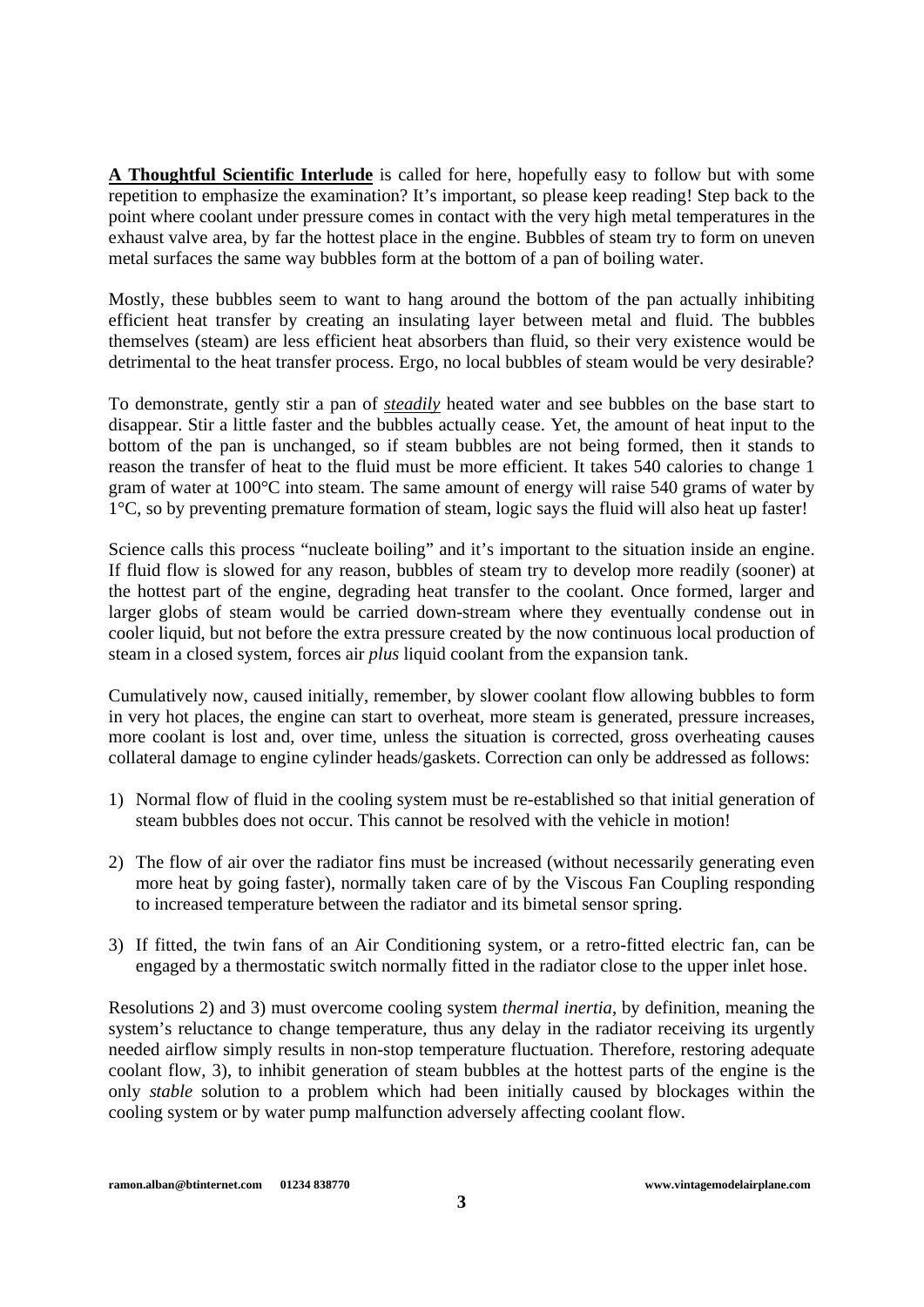**Diagnosing RV8 (Efi) Cooling System Problems** depends not only upon accurately *observing* and *collecting* all the evidence but also in accepting under advisement these five fundamentals:

- 1. The *thermostat must not be open before its minimum operating temperature or the engine will take too long to heat up* with consequent delay in attaining optimum performance.
- 2. The temperature of coolant coming through the radiator bottom hose on its return to the water pump will be at a *stable differential compared to the inlet hose temperature.* This differential may vary a little with ambient temperature but stability is paramount.
- 3. A fully functioning system will *quickly attain and run at its design operating temperature and remain stable* through all but the most unusual and extreme conditions, Hot or cold!
- 4. The inevitable expansion of coolant will expel air from the expansion tank when system pressure exceeds the pressure cap specification but *it should never expel fluid*.
- 5. With an otherwise perfectly maintained engine and functioning cooling system, *if the viscous fan coupling is faulty the RV8 (Efi) cooling system will never maintain stable temperature.*

To collect evidence, measurement of temperature could be made with a pricey infrared meter, a low cost multi-meter with a pair or thermocouple probes, two ten quid "Omega" reversible liquid crystal temperature labels or nil-cost experienced/sensitive fingers? **So, multi-meter it is then?**

Whichever? Here is a compilation of *symptoms and evidence* with their attendant *rational diagnoses.* Look out for *bold italics* in what follows, emphasizing those key details, seeking out what is generally called **cause and effect!** Now, read about the tricky bit, *revealing the causes*!

**Temperature Differential** is a clever way of diagnosing problem symptoms and their cause.

- Typically, in normal conditions, with radiator inlet hose temperature at  $90^{\circ}$ C, then the outlet temperature will be in the order of 75°C, a 15°C differential that, due to expected system stability can be readily assumed normal and *the radiator is functioning correctly.* Individual systems may have higher/lower levels or a smaller/larger differential but the key feature to this example is to stress that *the differential must be as reasonable and as stable as possible.*
- If the *differential is too small, say only 5°C to 10°C,* then the *radiator cooling process is certainly impaired,* more commonly by *blocked radiator tubes* or less likely *reduced airflow* affected by *debris in the fins.* The solution to both lies with a domestic garden hose. For the former to *flush and reverse flush the radiator* and the latter to *jet away any fauna and flora.*
- On the other hand, if the *differential is too large with inlet temperature at (say) 105°C and the outlet temperature much lower by (say)*  $25^{\circ}C$  to  $30^{\circ}C$ , then clearly the cooling function is working perfectly with excellent heat transfer to the airflow but *the coolant flow to, or through the (not blocked) radiator is too slow,* being restricted by either a *partially closed thermostat,* or by *worn water pump impeller blades operating well below peak efficiency.*
- Examining the physical state of the hoses can support the above diagnosis. With *top hose being extremely hot and feeling somewhat hard,* the bottom hose is *much cooler, but also may feel softer*, seemingly devoid of fluid and/or pressure, *confirms slow fluid flow and inadequate fluid being returned to the cylinder block* for either of the stated reasons.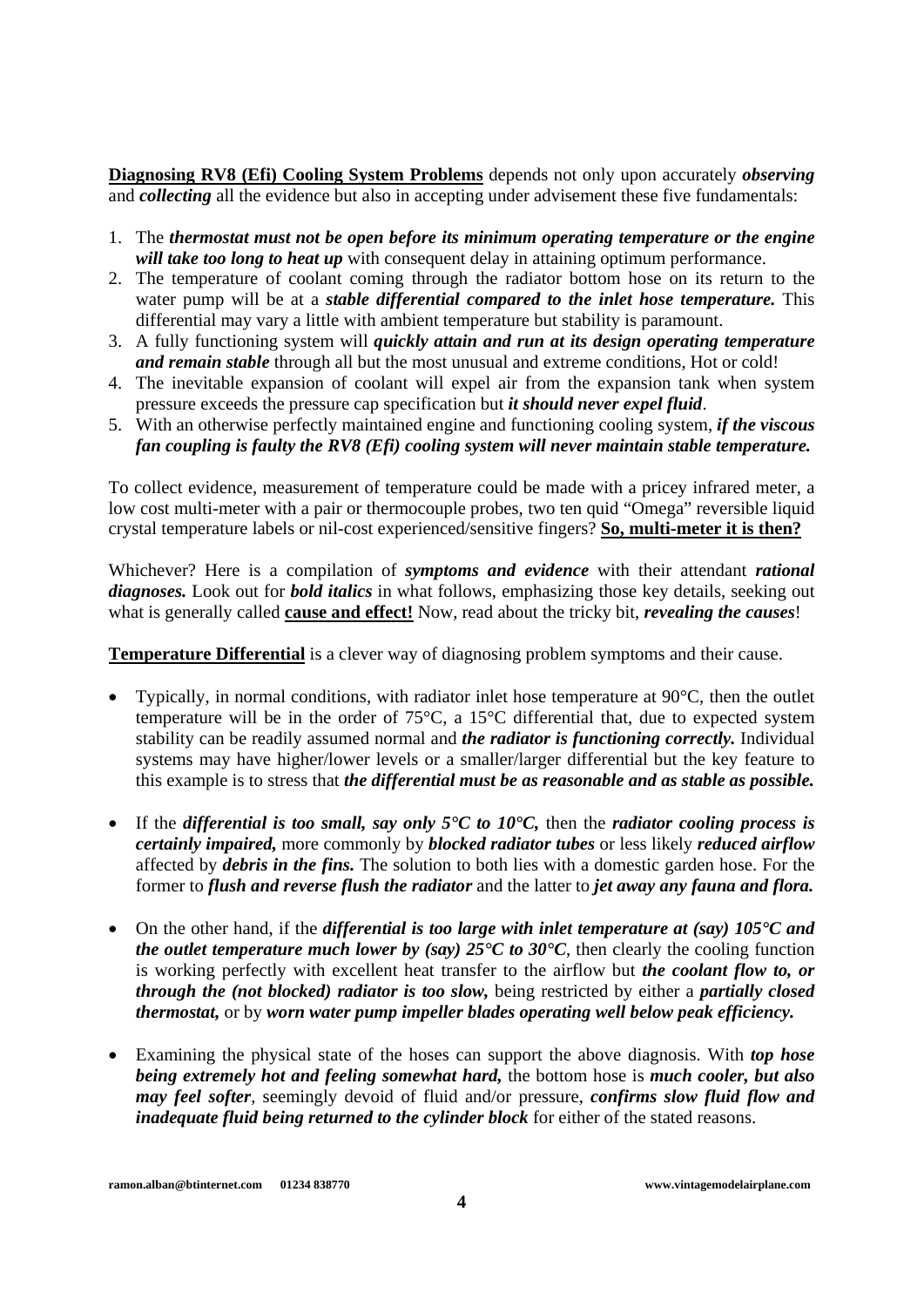**Changes in Temperature** also provide significant diagnostic opportunities.

- Let's say the inlet hose is very hot at idle but the *temperature drops noticeably as the engine is gently revved* up and then continues to *vary down and up as engine speed gently changes.* This thermal behavior, sympathetic to the engine speed, undeniably indicates that *increasing water pump speed and therefore coolant flow, is having some favorable effect.*
- Here it can be diagnosed as *the coolant level and/or (more likely) the coolant pressure is too low,* allowing some steam to form in the *critically hot exhaust valve/manifold areas* at the pressure dependent, lower boiling point. Changes also being sensed locally by the gauge temperature sender. *As the flow of coolant is increased by the raised rpm, heat transfer is improved thereby lowering the temperature and the generation of steam is reduced.* The reverse then happens; *temperature rises again as the fluid flow slowly decreases*.
- There are two likely reasons. *A faulty pressure cap or a system leak.* Either one, capable of preventing the vital increase in pressure enabling a higher boiling point condition that surely prevents *local generation of steam at the very hot exhaust valve/combustion chamber area.* In context, the generation of steam bubbles locally is **NOT** the same as coolant boiling over!
- Imagine now, *congested/slow traffic conditions, coolant flow is low and a leak/pressure cap problem exists?* System pressure is never high enough, steam bubbles break away from the hottest parts of the engine, rush headlong to the upper levels, the thermostat housing, upper radiator hose and top of the radiator itself, making them all super-hot by comparison, as seen on the temperature gauge. Then traffic conditions change, *allowing a faster rotating water pump to increase coolant flow, inhibiting bubble formation, which in turn improves heat transfer to the coolant and quenches the tendency to overheat.* Does all that sound familiar?
- A definitive but somewhat risky test to confirm this particular cause of overheating is, with the engine running; **very** carefully loosen the expansion tank pressure cap, where-upon, if proven, one will immediately notice *very low or even non-existent internal system pressure.*
- Even at low pressure, what can happen is, any locally trapped steam finds an easy escape route especially from the top of the radiator. **Use a thick cloth and take extreme care.**
- **Seriously Impaired Coolant Flow** is the most usual cause of cooling system malfunction, particularly as the RV8 (Efi) gets older and more cars are coming out of long term storage.
- Along similar lines to the "changing temperature" scenario symptoms and diagnosis (above), and recapping the earlier scientific interlude on pg. 3, *engine overheating coupled with pressure induced fluid loss from the expansion tank along with temperature spiking* indicates that *coolant flow rate is seriously impaired* allowing steam generation and the consequences that ensue. Initially, by far the easiest solution is a complete *flush and reverse flush of the engine block, heater matrix and radiator.*
- If that doesn't fix things, checking the water pump will probably reveal *cavitation induced erosion of the impellor blades*. Mind you, if it's knackered, there's no way back! Replace!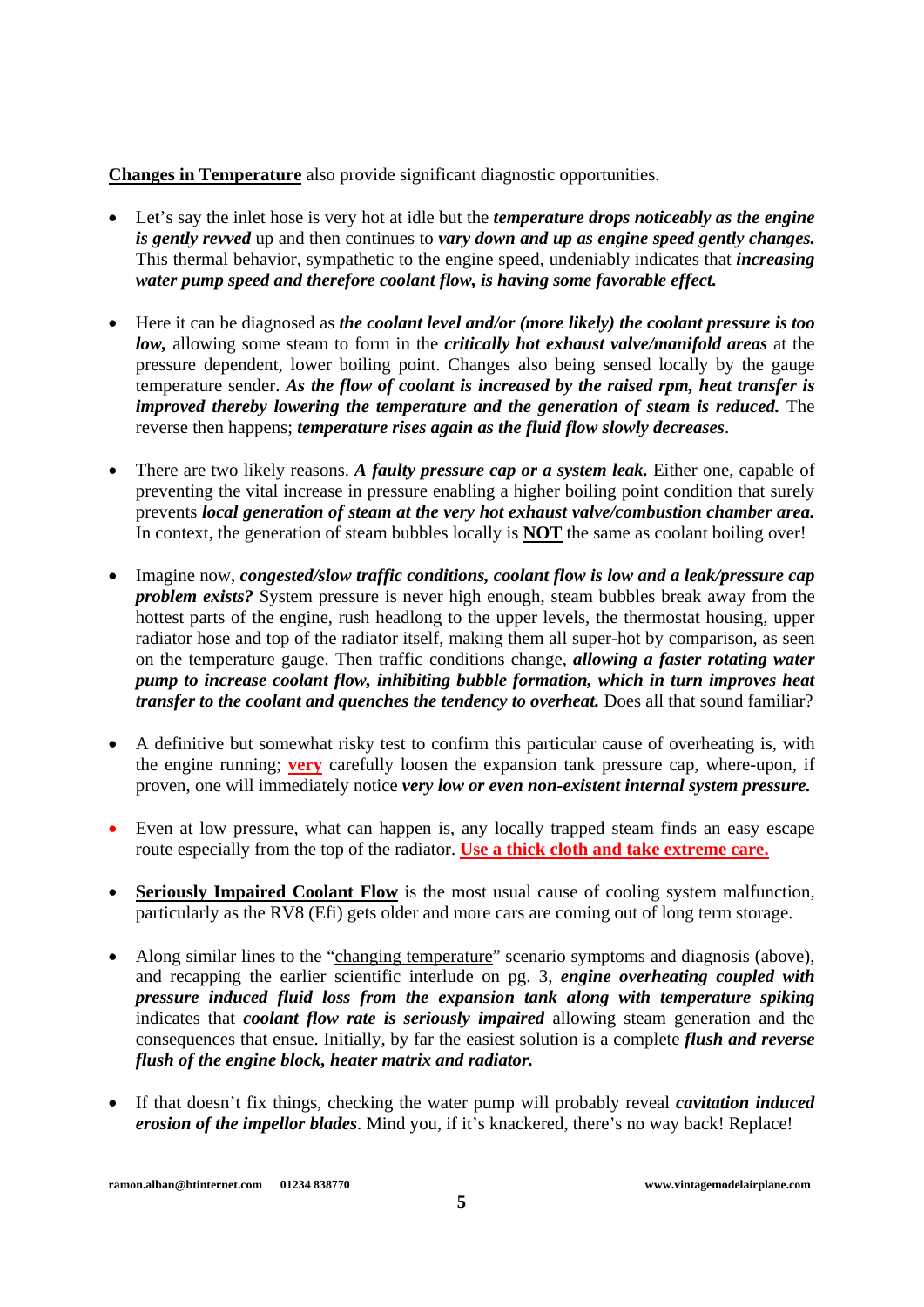**Overheating Coupled with a Very Small Temperature Differential** is a typical situation that describes when *both radiator inlet and outlet hose temperatures are high,* with the inlet hose at, say, 105°C and the outlet not much lower. From several likely causes, let's start with this one.

- The *radiator is simply inadequate for the heat load being supplied by the engine,* perhaps as a result of fitting an *incorrect spare.* Unlikely one would think? But, Hey! Muppets happen!
- *If the radiator is just underrated*, increasing the number of cores from (say) 3 to 4 has several beneficial effects. *More tubes improve radiator flow rate and more fins allow for better heat transfer* to the moving air so the cumulative *overall cooling effect is enhanced, lowering the temperature of the coolant being returned to the engine.*
- Equally significant, the volume of coolant in the radiator is increased allowing for *even more efficient transfer of the heat load to atmosphere.* Benefit-wise, it's "Buy one, get two free"!
- A second possibility, *airflow over the radiator fins is seriously impaired by debris* easily detectable and resolved *using a domestic hosepipe with a blast jet fitting to irrigate the fins.*
- A third, more likely cause, mainly due to neglect, *a crudded radiator simply needing flush/ reverse flush, to restore functionality.* Sadly a badly affected radiator, once cleaned, can also develop an immediate leak that may *require re-coring or replacement.* Specialists are legion for such repairs, so shop around! Surprisingly, some may even have exchange units on the shelf, not particularly expensive either. Minor leaks are *readily cured using radiator sealing compound such as "Bars Fluid" or "Radweld",* either one having an excellent reputation.
- The fourth and very likely scenario can exist, whereby *the cooling system appears to be under-performing and some overheating is present*, mainly in an idling engine state or in slow traffic and maybe in high climatic temperature. Yet, the radiator is known to be of the correct size, it is not crudded, the fins are not blocked with debris and the coolant flow and pressure have been diagnosed as acceptable but it transpires, *engaging the cabin heater and fan has the effect of lowering the engine operating temperature*. Weird? Not necessarily!
- The same effect on gauge temperature is seen when the opportunity to increase road speed arises, *enhancing ram-air effect over the radiator so coolant temperature begins to fall.*
- Clearly then, due to either or both *engaging the heater matrix/fan or faster road speed*, the *increased airflow over the total coolant volume* had the observed helpful effect, suggesting *insufficient airflow over the radiator tubes/fins* during the described adverse conditions.
- The now glaringly obvious conclusion being the *Viscous Fan Unit is under-performing*, just when it is being called upon to increase the airflow, *it fails to do so.*
- A crude test for a suspect viscous fan unit that seems not to respond to the described adverse conditions is to use a rolled newspaper to try and stall the fan blades whilst the engine is very hot and idling. *If the fan blades can indeed be stopped then the viscous fan unit has probably failed in its most common failure mode* and should undergo further investigation.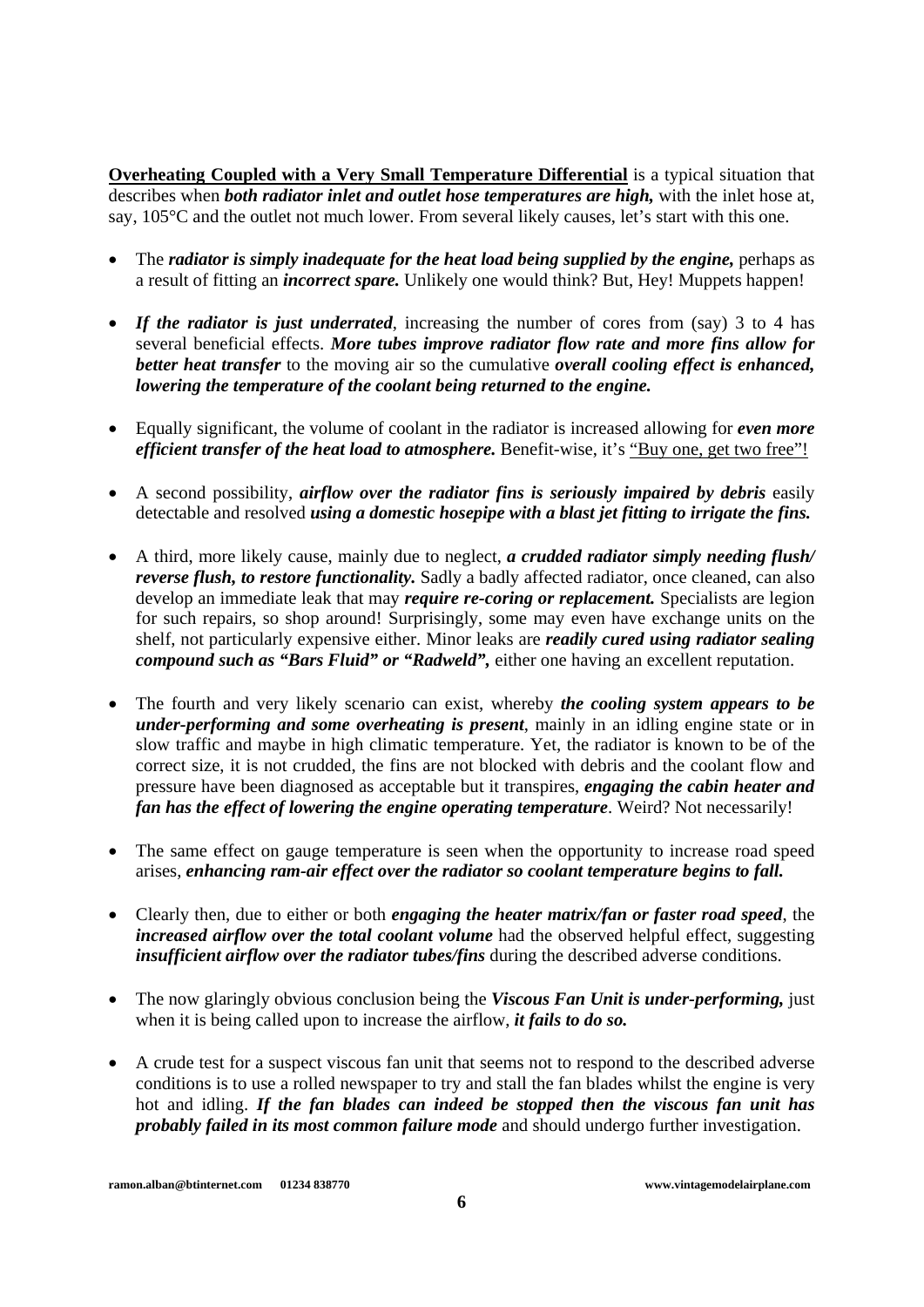• To be sure, **only briefly** block the front of the radiator with cardboard, cut to size, so the temperature between the radiator and the bimetal coil will definitely rise, artificially, above the expected minimum viscous unit engagement level. Now listen for the distinctive roar of an engaged viscous unit and observe greatly increased air flow coming from the fan blades.

## • *If the noise and increased airflow do NOT occur, the Viscous Fan Coupling is faulty.*

**Summarizing all the above Rational Outcomes** that have temperature stability as their core goal, be assured, a cooling system can be in superb condition, no blockages, good flow/pressure, thermostat and pressure cap OK, excellent radiator cooling, engine correctly tuned, indeed, every feasible remedial action taken so no single impediment exists, EXCEPT: **With a faulty Viscous Fan Unit the Rover SD1 V8 Efi Cooling System can never maintain stable temperature.**

And the reasons are easy to see! The viscous unit uses a unique property of special silicone oil whose viscosity changes with sheer force and temperature. A grooved wheel fixed to the water pump rotates within a grooved housing fixed to the fan blades. Oil is forced to move within and between the revolving grooves so a large speed differential between oil layers induces significant sheer forces which, in turn, raise both oil temperature and viscosity. The enhanced bond between wheel and housing causes the fan to rotate faster, increasing airflow through the radiator. As a result, speed differential falls, as do the sheer forces and the temperature of the oil which now gets a little thinner, the driving forces lessen and at some point, the fan speed stabilizes.

To control the process, a forward facing bimetal coil senses the heat laden airflow coming from the radiator and rotates a control valve shaft regulating the volume oil which is able to flow between the grooves. Thus, hotter air allows more fluid to enter the grooves resulting in a stronger bond, higher fan speed and increased cooling effect. Conversely, as radiator temperature falls so the bimetal reacts to close the control valve. So, when the temperature is high enough to engage the viscous unit, it is constantly reacting to changes. A classic negative feedback system!

**Choosing Alternative Components and/or Upgrading the RV8 (Efi) Cooling System** is seen, occasionally, as either desirable or necessary. Why So? Using the car for competitive purposes would be a justifiable reason. Continuous exposure to very extreme climatic conditions, likewise. Cost/availability of spares may also justify some decisions to modify, but rarely for the better!

Generally though, Rover SD1 enthusiasts are converted by Darth Vader to embrace the dark side variously due to prior or current neglect, components wrongly removed, wrong items previously fitted, un-expelled (trapped) air, poor maintenance, but most sadly, system malfunction hither-to resisting effective diagnosis. Take these three completely different situations, for example:

*1.* A poorly flowing system has partial crudding and has not been flushed or reverse flushed! Undiagnosed, this may lead an owner to consider fitting a *high volume or supplementary water pump* to fix a problem, achieving short term success! *The radiator remains crudded!* 

The owner then praises the efficacy of the solution to a mate in the pub, perhaps not even owning the same marque of car, or promotes it on a favorite forum. All of a sudden, spates of mates are fitting alternate water pumps *instead of grabbing the garden hose!*